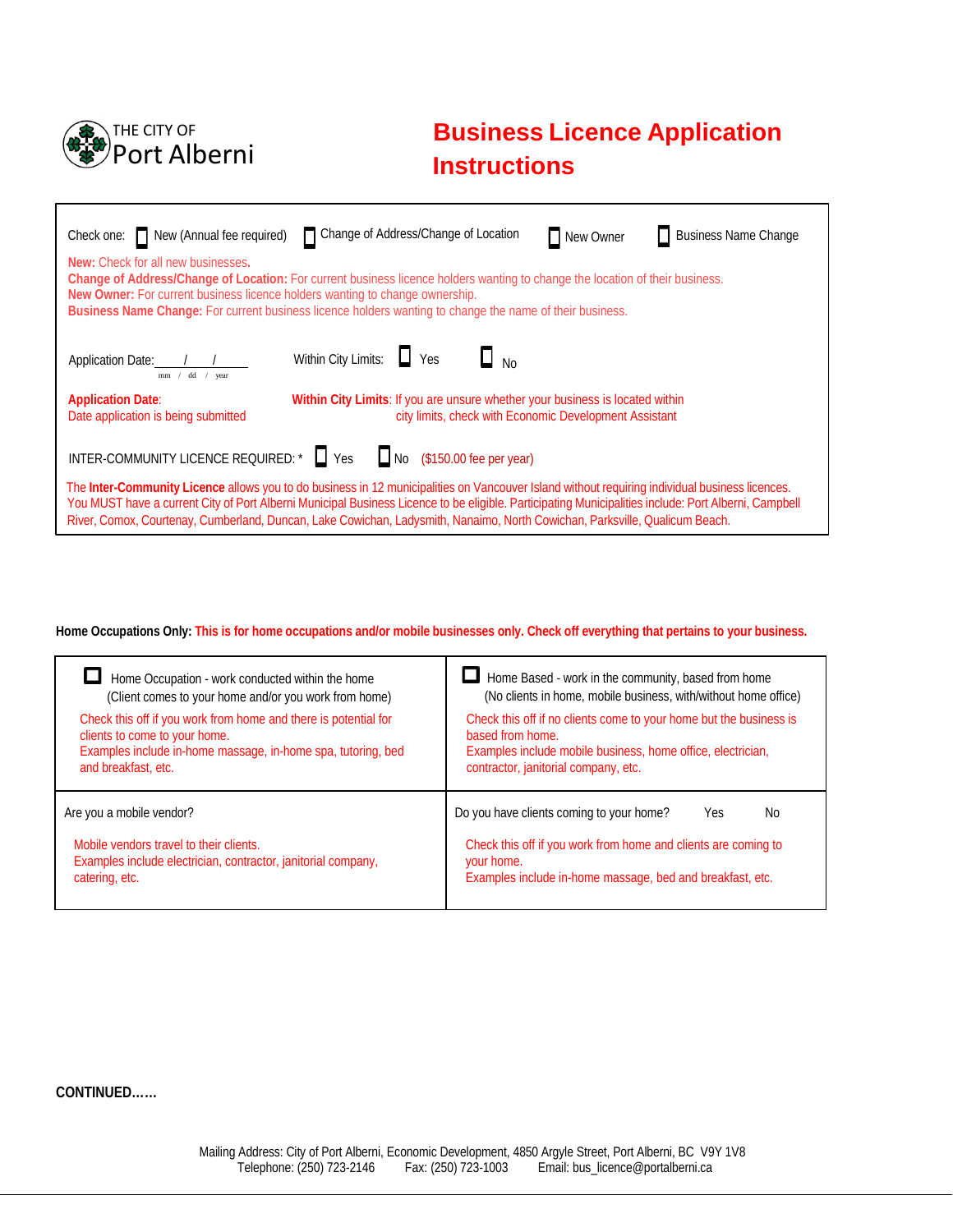### **All Businesses: All businesses must fill out this section completely.**

| Business Name: Name of Business you would like on business licence. If you have<br>your business registered with BC Registry, you may want to use the name registered.                                                                                                                                                                                                                                                                                                                                                       |                                                                                                    | Trade Qualification Number: (If applicable) Only applicable if<br>you have a Trade Qualification Number of a red seal trade<br>program. |                                                                                                                                                                                                                                                                                                                                                                                                                                                                                        |  |
|------------------------------------------------------------------------------------------------------------------------------------------------------------------------------------------------------------------------------------------------------------------------------------------------------------------------------------------------------------------------------------------------------------------------------------------------------------------------------------------------------------------------------|----------------------------------------------------------------------------------------------------|-----------------------------------------------------------------------------------------------------------------------------------------|----------------------------------------------------------------------------------------------------------------------------------------------------------------------------------------------------------------------------------------------------------------------------------------------------------------------------------------------------------------------------------------------------------------------------------------------------------------------------------------|--|
| <b>Business Telephone: Business contact</b><br>telephone number. If you are home based, this<br>may be your home phone number or cell phone<br>number.                                                                                                                                                                                                                                                                                                                                                                       | <b>Business Fax: Business fax number</b><br>if available.                                          |                                                                                                                                         | Business Email: Email contact for business. Usually business<br>email. This may also be your personal email if no business<br>email is available.                                                                                                                                                                                                                                                                                                                                      |  |
| Licensee/Owner of Business: Full name of<br>business owner. If business is incorporated this<br>may be Incorporated name, including BC Ltd<br>names.                                                                                                                                                                                                                                                                                                                                                                         | Home or Cell Telephone Number:<br>Home and/or cell telephone number<br>of licensee/business owner. |                                                                                                                                         | Email: Email contact for business owner. Personal or business<br>email.                                                                                                                                                                                                                                                                                                                                                                                                                |  |
| Property Owner: (If not business owner)<br>Property Owner full name.<br>Landlord name if property is rented.                                                                                                                                                                                                                                                                                                                                                                                                                 | Home or Cell Telephone Number:<br>Property Owner/Landlord telephone<br>number.                     |                                                                                                                                         | Email:<br>Property Owner/Landlord email.                                                                                                                                                                                                                                                                                                                                                                                                                                               |  |
| Business Address (Print physical street address of site including Postal Code):<br>Actual physical address of business. If business is mobile, home-based, and/or home occupation please print home address that business is based out<br>of. Please include full mailing address, including postal code, as this is needed.                                                                                                                                                                                                 |                                                                                                    |                                                                                                                                         |                                                                                                                                                                                                                                                                                                                                                                                                                                                                                        |  |
| Preferred Business mailing Address (If different than above):<br>Only fill out if you prefer a different mailing address than the business address.<br>Example: If business address is in commercial space but you would like everything mailed to your home address or a different business or location.                                                                                                                                                                                                                    |                                                                                                    |                                                                                                                                         |                                                                                                                                                                                                                                                                                                                                                                                                                                                                                        |  |
| Business Description: (Please provide a description of your business operation)<br>Please provide a description of your business operation.<br>This can be a quick description. Examples: house cleaning, mobile electrician, pet store, etc.<br>This can also be a longer description with more details are needed. Examples: retail corner store with full-service gas station, tutoring from home for up to<br>6 school-aged children, construction contractor including electrical, plumbing, framing, renovations, etc. |                                                                                                    |                                                                                                                                         |                                                                                                                                                                                                                                                                                                                                                                                                                                                                                        |  |
| Total floor area of business premises (m2.)<br>$\Box$ Yes<br>This is the entire area of commercial space being used. If home business or<br>office, only include space used for business. If you use a 10'x10' space as<br>an office in your home, put 100sqft or 9.29 m2.                                                                                                                                                                                                                                                   |                                                                                                    |                                                                                                                                         | Does your business require any demolition, renovation or new<br>construction on the building or premises before opening?<br>$\Box$ No<br>If your business requires any demolition renovation, or new construction,<br>you will be required to get a building permit from Development Services<br>prior to obtaining a business licence. This does not include painting or<br>small repair. A Home Occupation shall involve no internal structural<br>alterations to the dwelling unit. |  |
| Please describe the previous use of the premises.<br>What was in this space prior to you using it for your business? Was it a home living space? Was it a fast food restaurant? Was it a pet store? Etc.                                                                                                                                                                                                                                                                                                                     |                                                                                                    |                                                                                                                                         |                                                                                                                                                                                                                                                                                                                                                                                                                                                                                        |  |
| Will you be installing a sign? (If yes, Sign Permit Application is required)<br>$\Box$ Yes $\Box$ No<br>You must obtain a City of Port Alberni sign permit to erect any sign. You<br>must follow all bylaws relating to signage for your specific business.                                                                                                                                                                                                                                                                  |                                                                                                    |                                                                                                                                         | Number of Employees?<br>How many employees, including yourself, work for this business?                                                                                                                                                                                                                                                                                                                                                                                                |  |
| After Hours Emergency Contact (Print full name):<br>Emergency contact person's full name. Not to be the licencee or primary<br>business owner listed above. Can be spouse, neighbour, employee, etc.                                                                                                                                                                                                                                                                                                                         |                                                                                                    |                                                                                                                                         | After Hours Emergency Contact Telephone Number:<br>Emergency contact person's home and/or cell telephone number.                                                                                                                                                                                                                                                                                                                                                                       |  |

**Once front of application form is filled out completely, please flip over application and print, sign, and date.**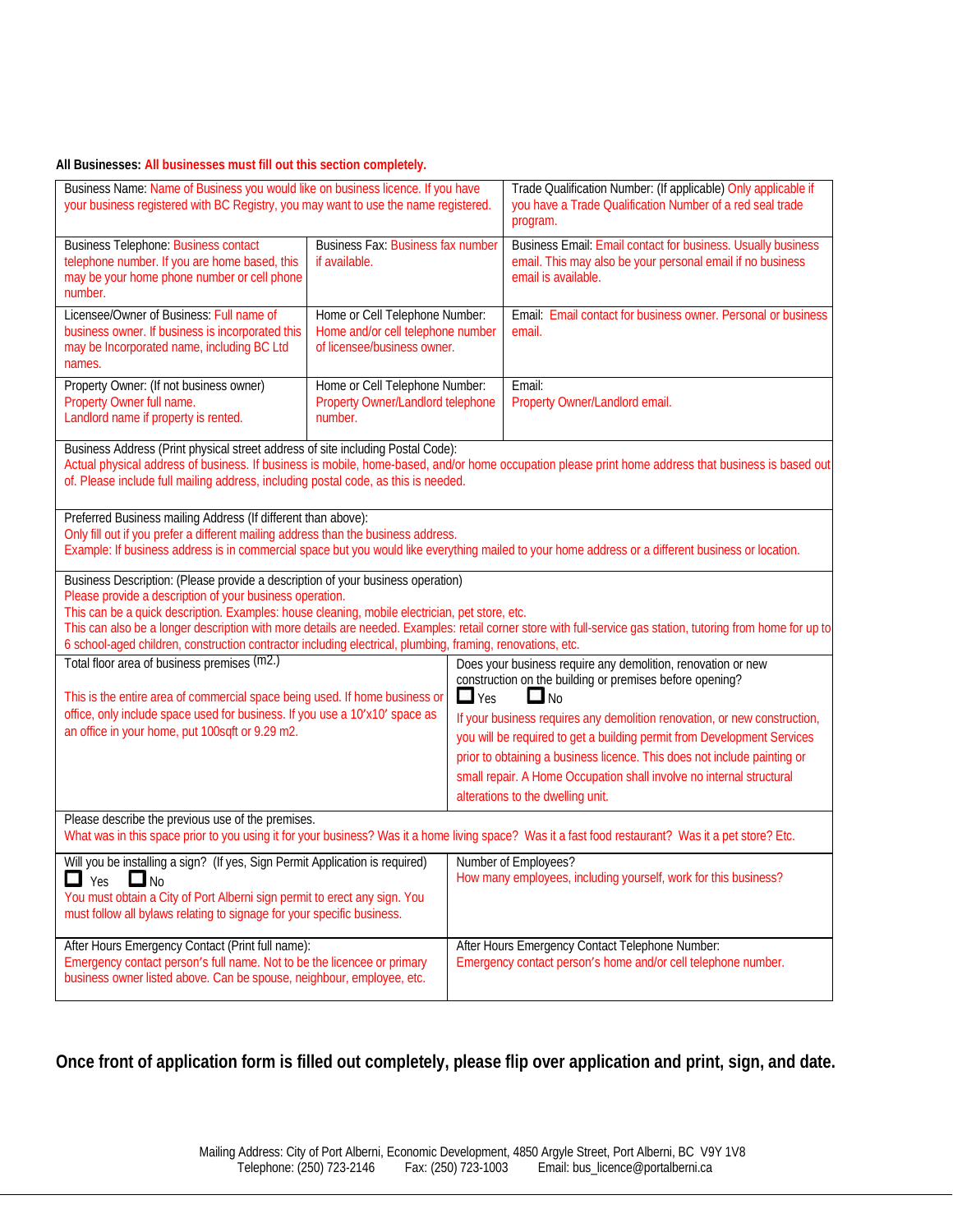| THE CITY OF<br>Port Alberni                                                                                                                                                                                                                                                                                                                                                                                                                                                                     |                                      |                                                                                                                        |                                             | <b>Business Licence Application</b> |  |  |
|-------------------------------------------------------------------------------------------------------------------------------------------------------------------------------------------------------------------------------------------------------------------------------------------------------------------------------------------------------------------------------------------------------------------------------------------------------------------------------------------------|--------------------------------------|------------------------------------------------------------------------------------------------------------------------|---------------------------------------------|-------------------------------------|--|--|
| Check one: New (Annual fee required)                                                                                                                                                                                                                                                                                                                                                                                                                                                            | Change of Address/Change of Location |                                                                                                                        | $\Box$ New Owner                            | Business Name Change                |  |  |
| Application Date: $\frac{1}{\text{mm} + \text{dd} + \text{year}}$                                                                                                                                                                                                                                                                                                                                                                                                                               |                                      | Within City Limits: Yes No                                                                                             |                                             |                                     |  |  |
| Yes No (Additional fee applies)<br>INTER-COMMUNITY LICENCE REQUIRED: *<br>* This licence allows you to do business in 12 municipalities on Vancouver Island without requiring individual business licences. You MUST have a current City of Port Alberni Municipal Business Licence to<br>be eligible. Participating Municipalities include: Port Alberni, Campbell River, Comox, Courtenay, Cumberland, Duncan, Lake Cowichan, Ladysmith, Nanaimo, North Cowichan, Parksville, Qualicum Beach. |                                      |                                                                                                                        |                                             |                                     |  |  |
| Home Occupations Only:                                                                                                                                                                                                                                                                                                                                                                                                                                                                          |                                      |                                                                                                                        |                                             |                                     |  |  |
| Home Occupation - work conducted within the home<br>(Client comes to your home and/or you work from home)                                                                                                                                                                                                                                                                                                                                                                                       |                                      | Home Based - work in the community, based from home<br>(No clients in home, mobile business, with/without home office) |                                             |                                     |  |  |
| $\Box$ No<br>Are you a mobile vendor? PYes                                                                                                                                                                                                                                                                                                                                                                                                                                                      |                                      | $\square$ No<br>$\Box$ Yes<br>Do you have clients coming to your home?                                                 |                                             |                                     |  |  |
| <b>All Businesses:</b>                                                                                                                                                                                                                                                                                                                                                                                                                                                                          |                                      |                                                                                                                        |                                             |                                     |  |  |
| <b>Business Name:</b>                                                                                                                                                                                                                                                                                                                                                                                                                                                                           |                                      |                                                                                                                        | Trade Qualification Number: (If applicable) |                                     |  |  |
| <b>Business Telephone:</b>                                                                                                                                                                                                                                                                                                                                                                                                                                                                      | <b>Business Fax:</b>                 |                                                                                                                        | <b>Business Email:</b>                      |                                     |  |  |
| Licensee/Owner of Business:                                                                                                                                                                                                                                                                                                                                                                                                                                                                     | Home or Cell Telephone Number:       | Email:                                                                                                                 |                                             |                                     |  |  |
| Property Owner: (If not business owner)                                                                                                                                                                                                                                                                                                                                                                                                                                                         | Home or Cell Telephone Number:       | Email:                                                                                                                 |                                             |                                     |  |  |
| Business Address (Print physical street address of site including Postal Code):                                                                                                                                                                                                                                                                                                                                                                                                                 |                                      |                                                                                                                        |                                             |                                     |  |  |
| Preferred Business mailing Address (If different than above):                                                                                                                                                                                                                                                                                                                                                                                                                                   |                                      |                                                                                                                        |                                             |                                     |  |  |

Business Description: (Please provide a description of your business operation)

| Total floor area of business premises (m2.)                                  | Does your business require any demolition, renovation or new |
|------------------------------------------------------------------------------|--------------------------------------------------------------|
|                                                                              | construction on the building or premises before opening?     |
|                                                                              | $\Box$ Yes<br>$\Box$ No                                      |
| Please describe the previous use of the premises.                            |                                                              |
|                                                                              |                                                              |
| Will you be installing a sign? (If yes, Sign Permit Application is required) | Number of Employees?                                         |
| $\Box$ No<br>Yes                                                             |                                                              |
| After Hours Emergency Contact (Print full name):                             | After Hours Emergency Contact Telephone Number:              |
|                                                                              |                                                              |
|                                                                              |                                                              |

## **PLEASE READ AND SIGN BACK OF APPLICATION. THANK YOU.**